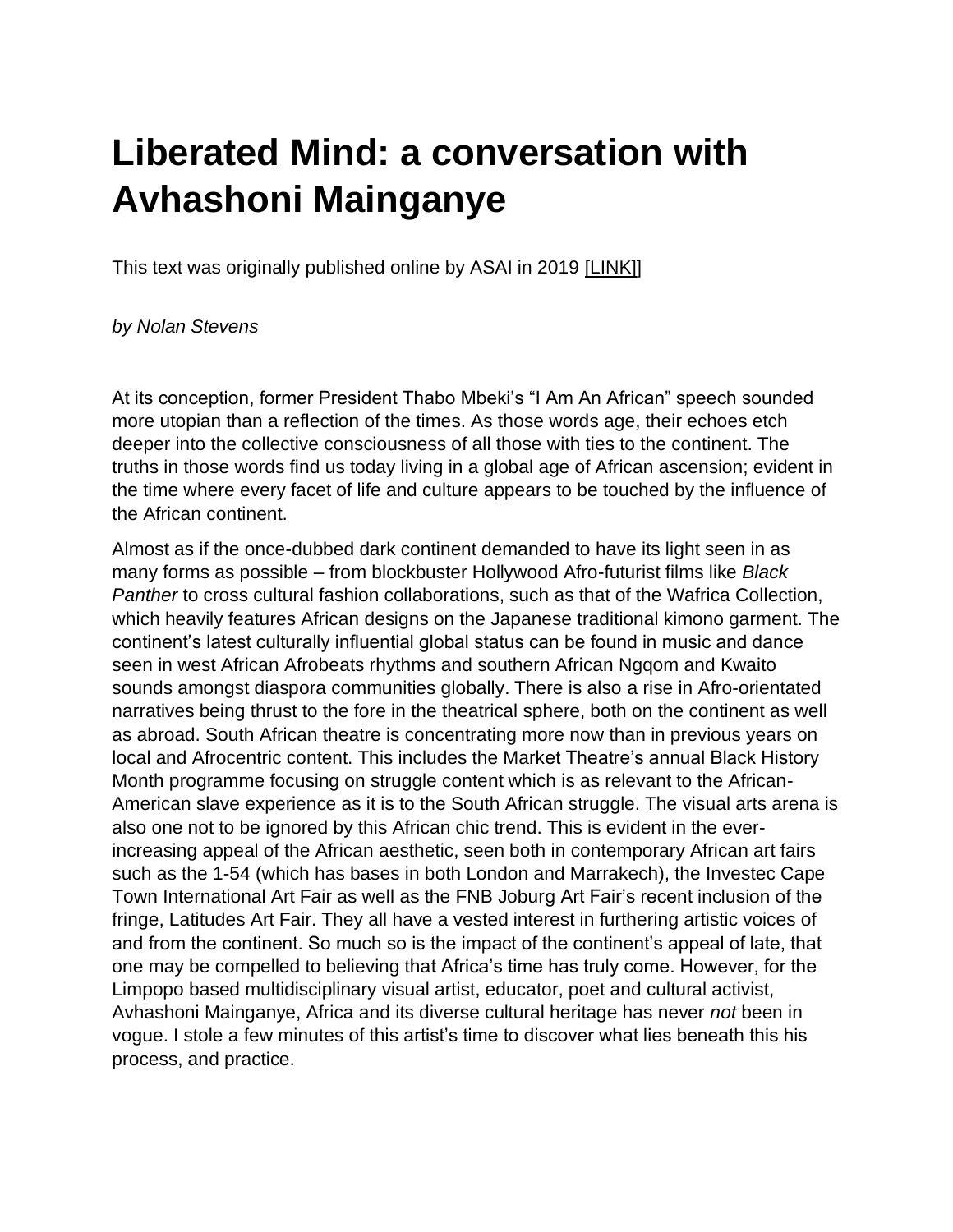*Nolan Stevens*: I guess the best place to start is at the beginning. Having started your artistic career at the now iconic Rorke's Drift Arts and Crafts Centre, how would you say that experience shaped the artist you are today?

*Avhashoni Mainganye*: I think that experience paved my way, because there were things that I learnt there that I hadn't learnt anywhere else. Today, I am a watercolourist and a printmaker because of that experience. Also, Rorke's Drift was my first art outing, from the rural Venda to the rural KwaZulu-Natal. The cultural differences of Venda and KwaZulu-Natal and also meeting people from three of the big cities – Johannesburg, Durban and Cape Town – made it all quite an experience for me. I think I wanted to prove myself and say, although I am from the small Venda tribe, I would stand out and be counted as one of the best. That was quite an experience.

*NS*: Has the work of any artist influenced the direction of your creative path?

**AM:** Yes, I think because I am a person who has always believed in art education. I met my mentor Theo Gerber in France. He said, "Talent alone doesn't make one an artist." I think, having gone through different institutions and having worked with different people, I think in a way that that has shaped and moulded me into who I am now. It's through art that I have been given opportunities to travel the world. I think that there are some artists who have never been on a plane, and I have been traveling all the time – learning through different experiences by meeting different people and being exposed to different cultures. This is all through art. Yes, but Gerber was the man who wanted me in France when I went for the first time. I was not even on the list for the people who were going to France but, when he went to Soweto and saw my work, he said, "You are definitely in." I was told by the writer Zakes Mda that, as he was passing on, he was calling my name. I mean, that's quite an experience. I mean, no one, not even a family member has called my name as he or she was passing on.

**NS:** That leads me onto something that I also find interesting about your career. It's how you've sought to incorporate your love for literature in both the written and spoken formats.

**AM:** You know, it's very interesting, because I'm not in the academic world, but I am always surrounded by books. I was once asked where I get my inspiration from. I ended up saying, "From books, from things that I read from books, from traveling." Books influence so many different things around me.

**NS:** That's so interesting, because I am also a book-lover. I probably get it from my mum who is a writer. I mention this because I still get a lot of people who say to me that it isn't the African way to read so many books.

*AM*: You know, maybe when they say, it's not the African way, this is because we have just graduated from the oral tradition of storytelling. I am not saying that my work is completely or directly influenced by literature. The influences are there in a way. You know, when you read, sometimes there are things that remain because you are so close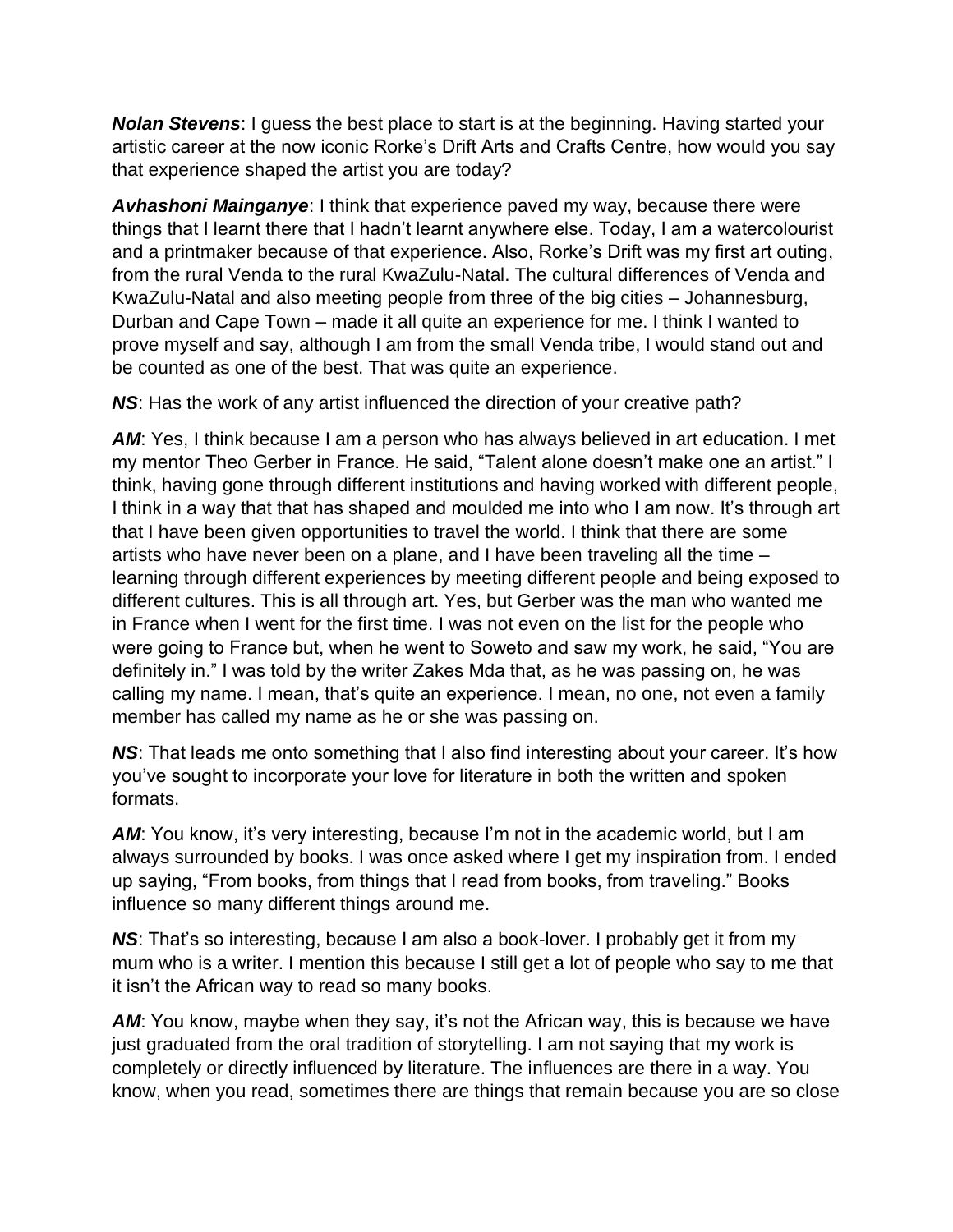to the story. But that doesn't deny that I'm always surrounded by books, and it is very inspiring.

*NS*: Could you elaborate on why you decided, in those early days when you performed some of your writings in public, to express this creative side of yourself in your mothertongue of Tshivenda instead of the expected English language?

**AM:** Well, sometimes this depends on your audience. I'm not very much of a public speaker. I was invited by Benedict College in the US, and they asked me to do some storytelling. Can you imagine translating the Venda stories into English? Stories that we grew up listening to in our indigenous language and, all of a sudden, I had to turn them into English. They eventually said, "Okay, can you say something in your own language?" So I had to give that to them, even though I knew that they couldn't understand a word, but they just wanted to get the originality of it. As I say, it depends on the public or the event. It's just that, when it comes to literature, I am not in the public arena, but I have done a lot of poetry both in English and in my language of Tshivenda. Have you by any means come across the names Ramphele or Madingoane? Madingoane was a township poet around Soweto. He wrote a poem called "Africa My Beginning, Africa My Ending." I'm just mentioning his name because, when people were liking or taking Mzwakhe Mbuli as an icon, some of us who are a little bit older were aware of poets like Ramphele Mamphela and Ingoapele Madingoane who became very popular in the 1970s before Mzwakhe. He was one the people who influenced a lot of young poets. In the US, we can talk of The Last Poets in that same light.

**NS:** Therein lies the subject I would like to uncover. I get the feeling more and more lately that we, as Africans, are becoming less afraid of creating and presenting what is expected of us by the western world and a lot more comfortable with telling our own truths in the way we feel most comfortable with. Would you agree?

**AM:** You know, when it comes to today, we have so much choice. You like those who can speak French, can express themselves in that language, although at the same time being Africans. With us, unfortunately, we are limited to our vernacular languages and quite often with English being our second or third language. Which seems officially like it's our first language, but in actual fact, it's not.

*NS*: That actually reminds me of something that John Kani once said during an opening address about the productions showcased at the Market Theatre last year: "When I am asked why we don't provide subtitles for the plays we put on in our vernacular languages here, I simply say, you would not ask a French playwright to provide subtitles to a production you see in Paris." Which, I thought, is so powerful, because we are so used to playing into the western hands, you know. This same mindset appears to have awakened in you at an early age. What was this attributed to?

*AM*: There's a Kenyan professor, Ngugi Wa Thiong'o, he was writing in English all the time, but the time he wrote in his Kikuyu language, he made more sales. He was also criticised at some point for writing in his vernacular language, but in the end it worked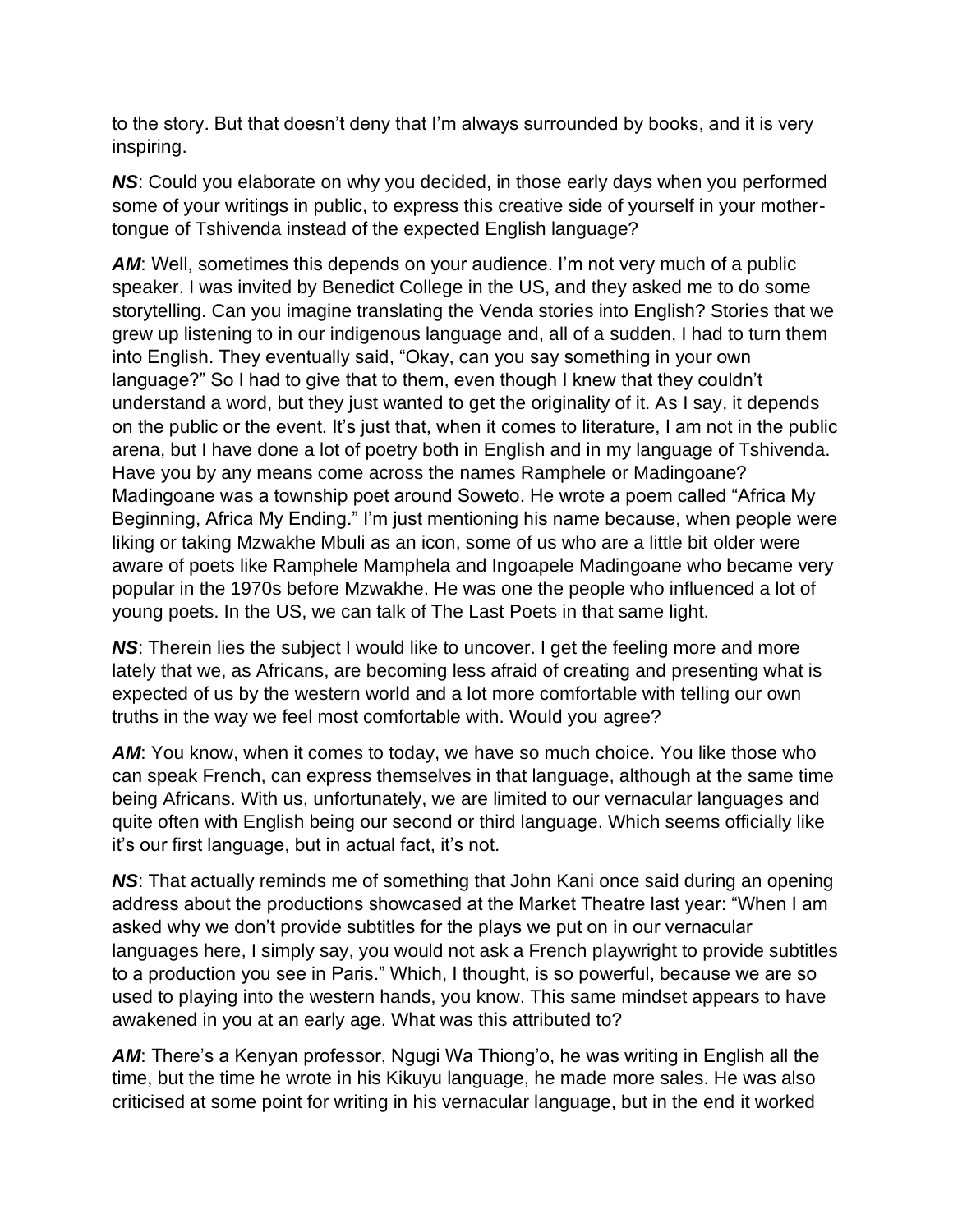for him because he had more following in his vernacular language. This is a literary giant; he is now based in the US. The time he came here, tears rolled down my cheeks because, I thought to myself, how lucky I am to meet this man personally. It was very emotional when I met him. These are some of the African giants that we are losing to the west.

*NS*: Would it be fair to say that this also contributed to your interest in teaching and passing on your knowledge to younger generations?

**AM:** Through all my life, I've been doing this. When I say through all, I'm referring to the time when I was at the Funda Centre in the mid-1980s. There were people who would come and take classes, though it was not formal. Somebody once said, "You know, you guys come here from all over the country to Joburg and, once you are here, you get stuck. Why don't you go back home and start something?" I think I'm one of the few people to heed that call and say, why don't I go back to my own community and do something? I think, so far, I've been twice to the US to teach. But, you know, home is home. I could have stayed in Joburg like the rest. But I just felt like this place needs me. So, yes, I would say it is something that I've been doing throughout my art life. Teaching the youth. Not only the youth, but anyone who availed themselves to me.

*NS*: Your answer has actually inspired a question, in reaction to what you said about "home is home." Even though you taught in the States, this made me think of Bra Hugh Masekela and his legendary meeting with Miles Davis. This had happened when Bra Hugh had just gotten to the states and heard that Miles was going to be playing at a jazz club. He had planned that that was going to be his big break and that he would show him what he could do. After finding him and playing him a jazz standard, Miles then said, "Don't play this American stuff to us, we know this stuff. Go back to Africa and play that African stuff." He obviously didn't use the word 'stuff,' but if it wasn't for that encounter, I wonder if we would have gotten the Hugh Masekela we knew.

**AM:** It's true. I mean, most of us knew our guru. The great black watercolourist Durant Sihlali, when he went to Nice, the southern part of France, he wanted to prove that he was the best watercolourist. He told me that someone told him that they didn't see anything African in what he was doing and said, "I want to see you doing something African, something from the heart." He came back home, and there was a different Durant Sihlali all together. These are challenges that come quite often. Sometimes, you try to adapt, especially when you are exposed to the world, because it's so easy for you to be influenced and lose your identity. I mean, I always find that the type of art that I am doing nowadays is influenced by mural painting, be it Ndebele, Venda, or Shangaan. This is a fading tradition where women back home would paint their homes to impress their returning migrant worker husbands, but now, that tradition is fading away. Even in cultures like the Zulu culture, you would know that there is a girl ready to get married because of the mural painting that they would put on that house. I don't know why, but we have been losing a lot generally.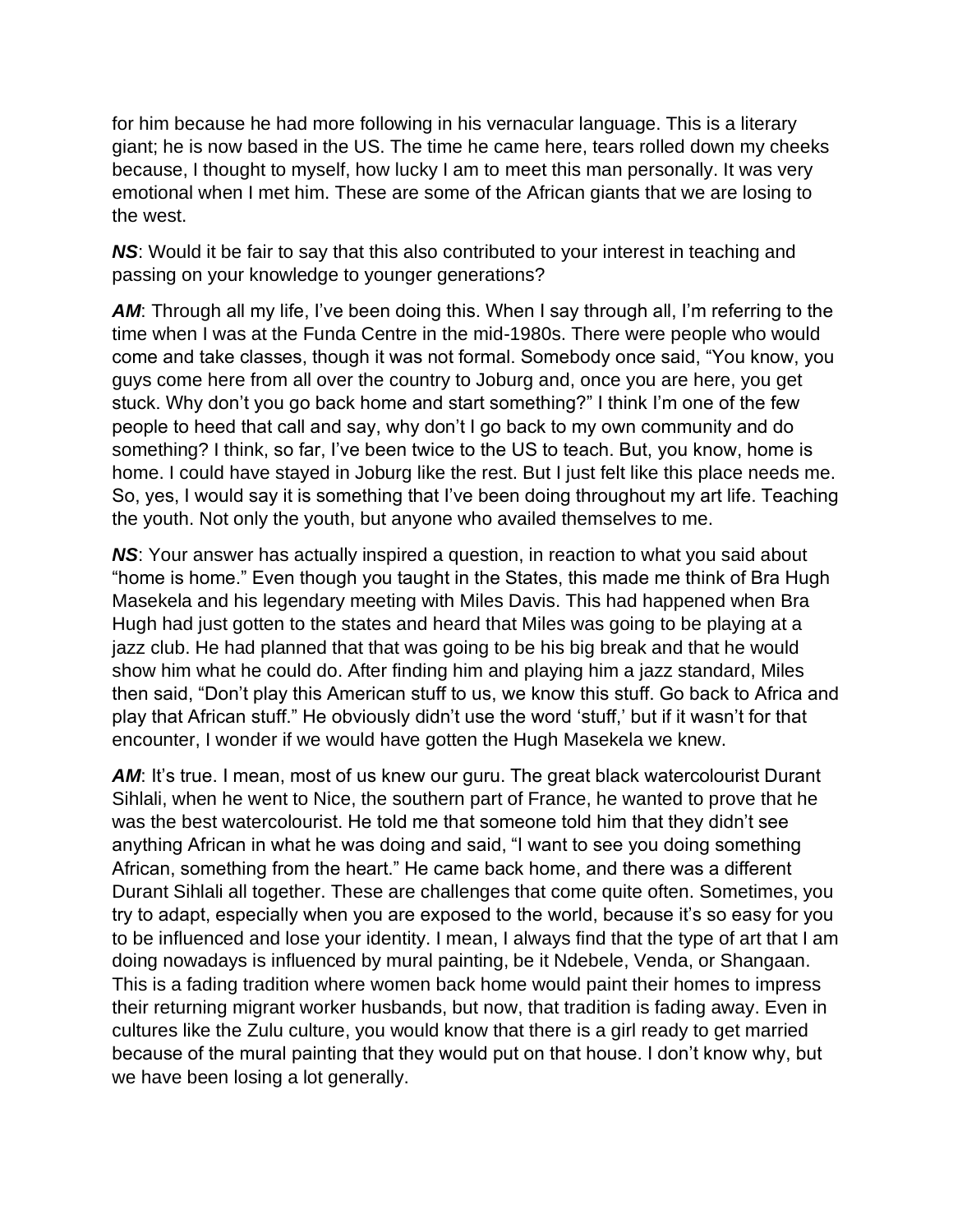*NS*: Very true. I was recently exposed to an artist named Erla S. Haraldsdottir, who came on residency from Iceland. She and her husband were both very interested in Ndebele culture, with the husband doing his PhD in Ndebele culture, and she was incorporating Ndebele patterns into her art. I happened to be there when she presented her work to artists at the Bag Factory Studio in Johannesburg. I remember afterwards that a lot of us were hesitant about this presentation because of the way African culture has been stolen or appropriated in past and recent history. She was really grilled about her intentions and motives and because it seemed at the time like she was implanting Ndebele culture into her own culture.

**AM:** I mean, the public out there is very sensitive, even choosy, even in music. In music, I like what Johnny Clegg did, because that was from the heart. I was so privileged to take him around Venda as a tour guide. I always remember when I was in Paris in 1990, and there was this very dark-skinned guy I met. When I asked him where in Africa he came from, he said, "I'm not an African, I'm French." I started to think of Johnny Clegg back home and thought, 'You know, he is an African. He is white, but he's an African.' At the end of the day, it's all about culture and how you represent the culture, it's not only about the colour. These are the kinds of things that some of us wrestle with every day, when we think that Africa can be a home for all. I think there still is so much for all of us to learn in this world.

*NS*: Earlier, you spoke about the collaboration that happens when teaching. I would like to know how that has informed your creative understanding of art, people and life in general?

*AM*: I think I wouldn't say I have done much in terms of collaboration, but what I've being doing is saying, "Make art with me." Or, "Let's go along together," allowing them to do their own thing while I do my own thing. Encouraging people to be observant and work from life before I can release them into the world.

*NS*: How would such – shall we call them partnerships instead of collaborations – reach wider audiences if they are started in isolated areas, like Venda for example?

**AM:** Well, what I've been doing is encouraging students to apply for residencies in spaces like Greatmore Studios, Bag Factory Studios and so forth. This area is known for wood sculpture. We are a community of wood carvers. Very few people are into twodimensional art. I think the difference is that, when it comes to sculpture, you can grow up with an uncle or brother who is a carver, but when it comes to two-dimensional art, you need some formal training. It's like a more urban-based kind of art.

*NS*: Can you tell us a little about the connection you had with your father, and if at all the connection between yourself and your children are similar?

**AM:** I love that. I thought you weren't going to touch on that. I had even forgotten to mention that part, because people are not aware that both my father and my aunt were traditional healers. At home, I am the chosen one, I am the one who should be carrying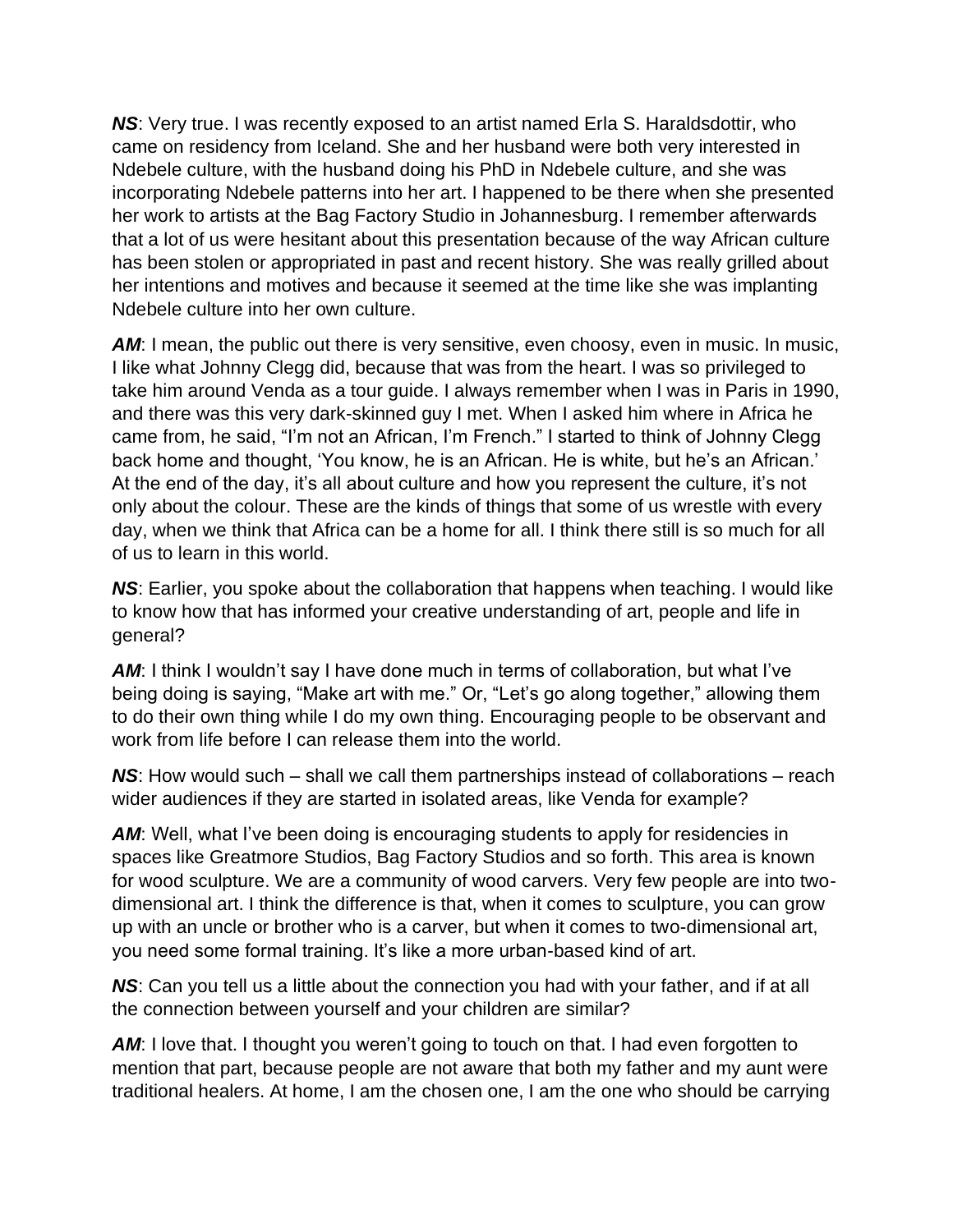the tradition. But, you know, I've being asking myself, "Why me?" because I'm the youngest in my family. You know, once I was stopped by an elder in Pretoria who said, "You are working hard, but you don't make any money." I said, "Wow, how do you know that?" I even thought maybe it's someone who is trying to rob me. He said, "No, do you know where your grandfather's grave is?" I said, "No." He ended up saying, "Go and find out where your grandfather's grave is." He quickly said, "Not your father. Your grandfather." At home, they told me where it was, and it happened to be almost in the same vicinity where I was trying to develop something. It was such a coincidence, like I was being guided by the same spirit. I grew up with very strong dreams, and most of them would come true. To the extent that every morning, after having a strong dream, I would tell someone so that, when it happens, they say, "Ja, you did mention that." Spirituality is something that is strong within the family. We had less people being absorbed into the Christian religion. It's a pity that people don't want to talk openly about it. But these practices are happening. I've taken people to traditional healers on tours, and sometimes I'd have the traditional healer say the kind of job that I'm doing here should be you, meaning me, I should be you doing it. So, yes, I am aware of my spiritual connections.

*NS*: You just spoke of the spiritual connection you had with your father, leading up to your grandfather, and I'm thinking of the etching you did, *Daughters of the Earth.* When I look at that work, my interpretation is of the two girls reaching up for a calabash which, to me, symbolises culture and spirituality and trying to keep it from falling.

**AM:** You know, that work was conceived in France. Ja, the initial work was started there. Then it was finished at David Krut in Joburg. That work is very connected to what we are talking about, because that calabash is a vessel to carry medicine. Again, I use the female figure, because there's this very strong spiritual connection between women and the spirit.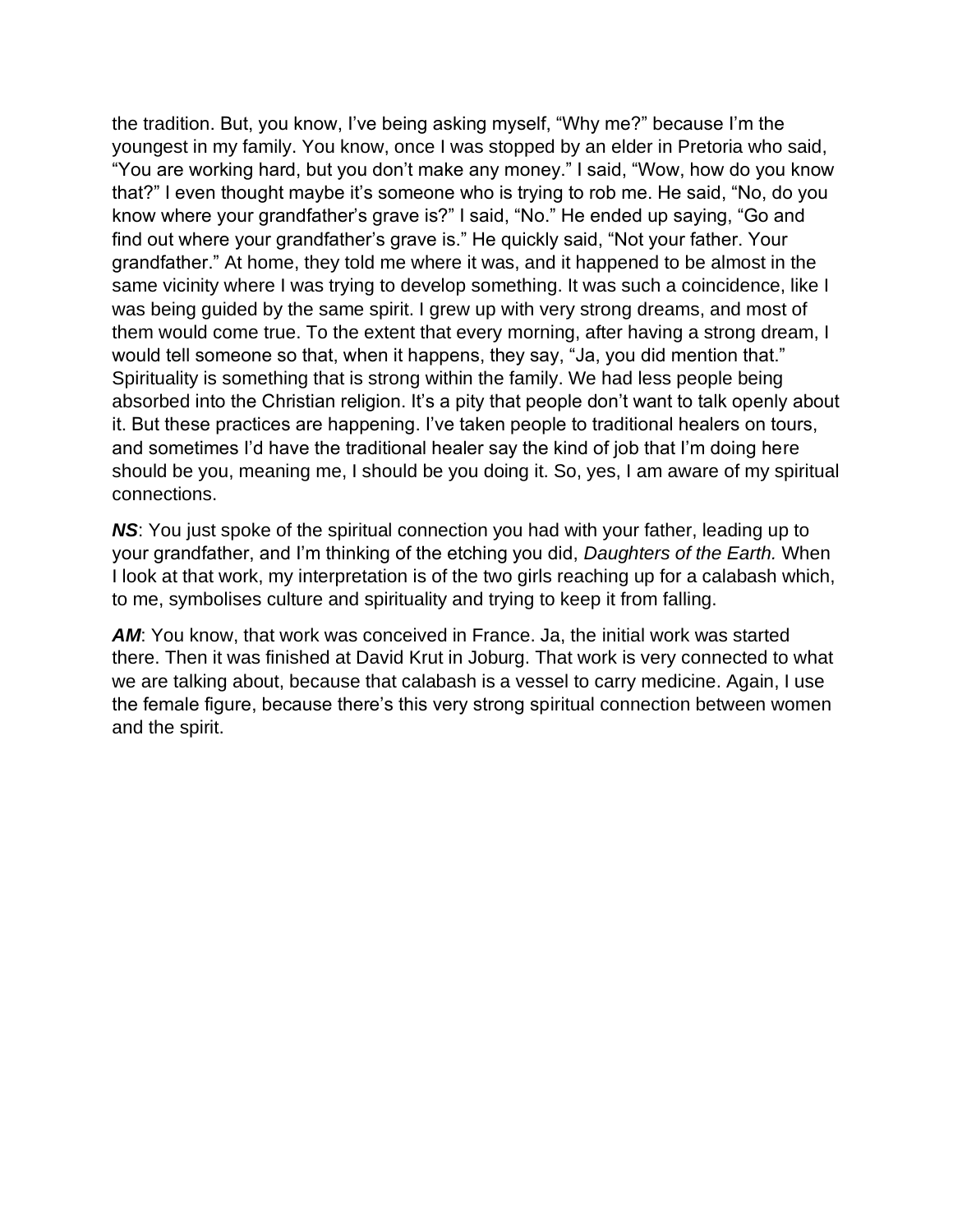

*Daughters of the Earth I*, 2004. Etching on paper, 41 x 36 cm. Courtesy: Avhashoni Mainganye

*NS*: Because I know you have a daughter, that work made me wonder if the relationship you had with your father and your spirituality and that connection you have with being a healer is something that you possibly share with your child?

**AM:** Ja, there is this thing that happens with my daughter and a bird. This bird would always hover around her and enter the kitchen and fly over her head. One day, I said, "No, there must be something about this bird." She then told me that this bird has been following her even from primary school; it would follow her until she entered the classroom. One day, I said to her, "It looks like it's no longer following you," and she said, "It followed me the day I wrote Psychology, and you'll see I'll get a distinction." Come the day of the results, it was a distinction. I'm mentioning this because it's proof of that connection again. Nehanda [1] was a very strong figure in the Zimbabwean history so, my daughter having that name, is like it has triggered something. It's like the spirit of Nehanda or our family spirit is following her in a way. We, as Vendas, are very connected to the Shonas, especially the Karanga tribe.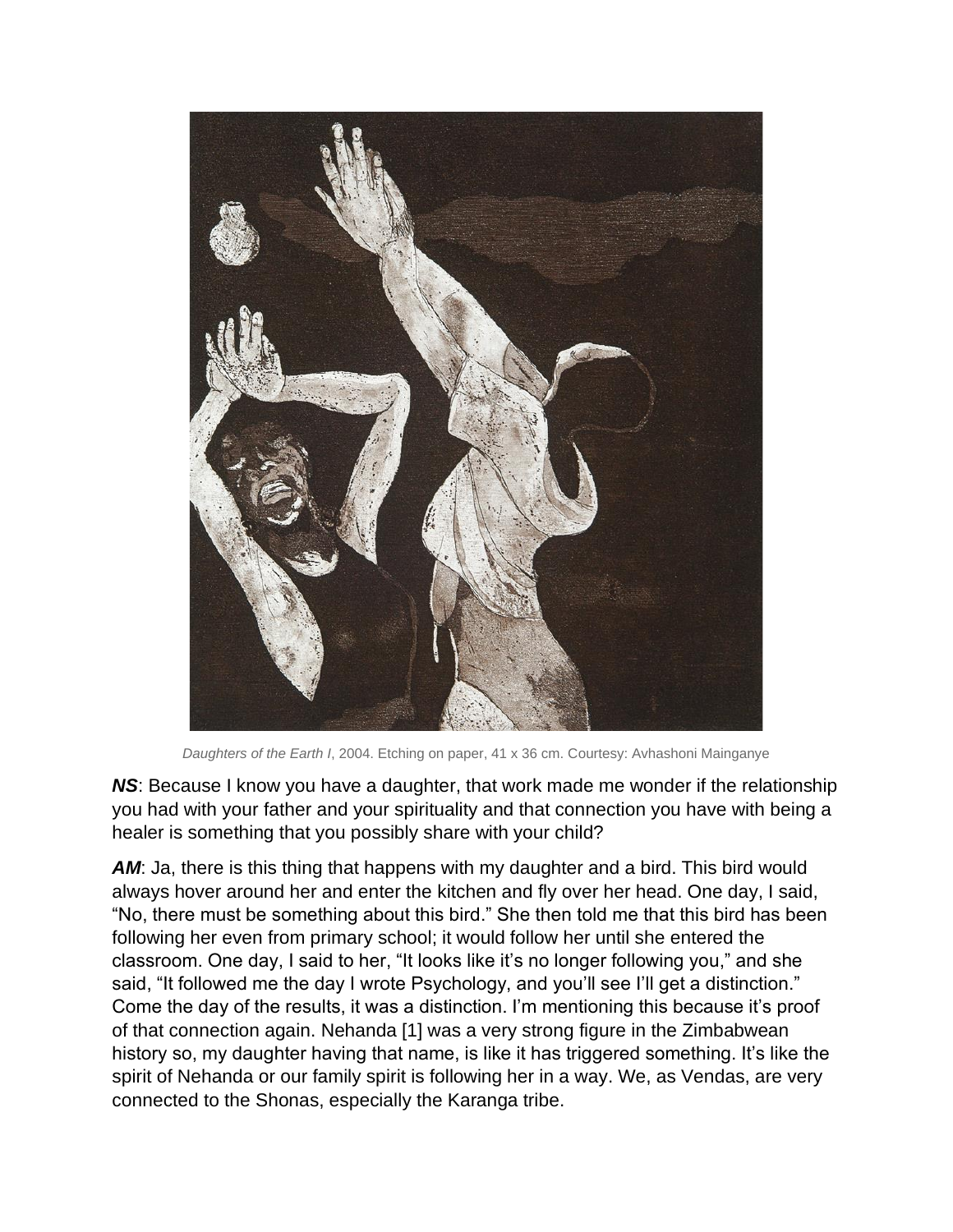*NS*: There is something quaint and modern about your work despite your cultural thematic focus. Would you agree with this assessment? If so, what is the cause of this?

**AM:** I think the modern element [comes] from as early as my Rorke's Drift time. I fell in love with Dadaism and Surrealism, maybe as a form of protest, I don't know. This brought me closer to the works of Salvador Dalí and a lot of European Surrealists. So, I think the Modernism in my art was triggered by that. Also, like I said, when you travel and you read a lot, it's very easy to be influenced. However, a lot of the elements we regard as being European elements are African elements that have been incorporated into European culture.

*NS*: Your art work also veers between naturalism, the abstract and, at times, even the absurd. Are you challenging convention?

**AM:** I think this is just the way I work, because being versatile is special to me. The time I left watercolour painting, I felt like I was on top of it. For some reason, I left it because I felt like it was becoming too soft for me. That's when I started to develop my oil painting in a very surrealistic way. Things come very naturally to me. If I don't feel it, I won't do it. Even if I am commissioned with a lot of money, if it doesn't speak to me, I won't do it. I wrestle with my material to the extent that, when I worked with metal when I was studying through the University of South Africa (UNISA), I would think, I want to maintain this rust, but how do I do that without making it rust further? Until I discovered that applying linseed oil stops the rust. Whether metal, wood or stone, all these materials I wrestle with in my own way when I'm creating. This gives me freedom in knowing I am not confined into a certain way of doing things.

*NS*: Speaking of your tendencies to wrestle with your mediums, what is it that abstraction allows for in your work that perhaps figurative forms wouldn't?

**AM:** That's what I'm doing right now: abstraction, but in pastels. You know, there's a work I took to Sanlam the year before last called *Le Monde*. It was very interesting exhibiting this work in Santa Fe. I read through the visitor's book. At the end, one of the ladies wrote: "In the past ten years of coming to this gallery I've never seen anything like this." Something that I don't talk about so much is the other artist that I like a lot, this is the painter Judith Mason. Some of the effects that I used on *Le Monde* are some of the effects that I picked up from Judith Mason. Like the splashing of water with spray paint to create texture.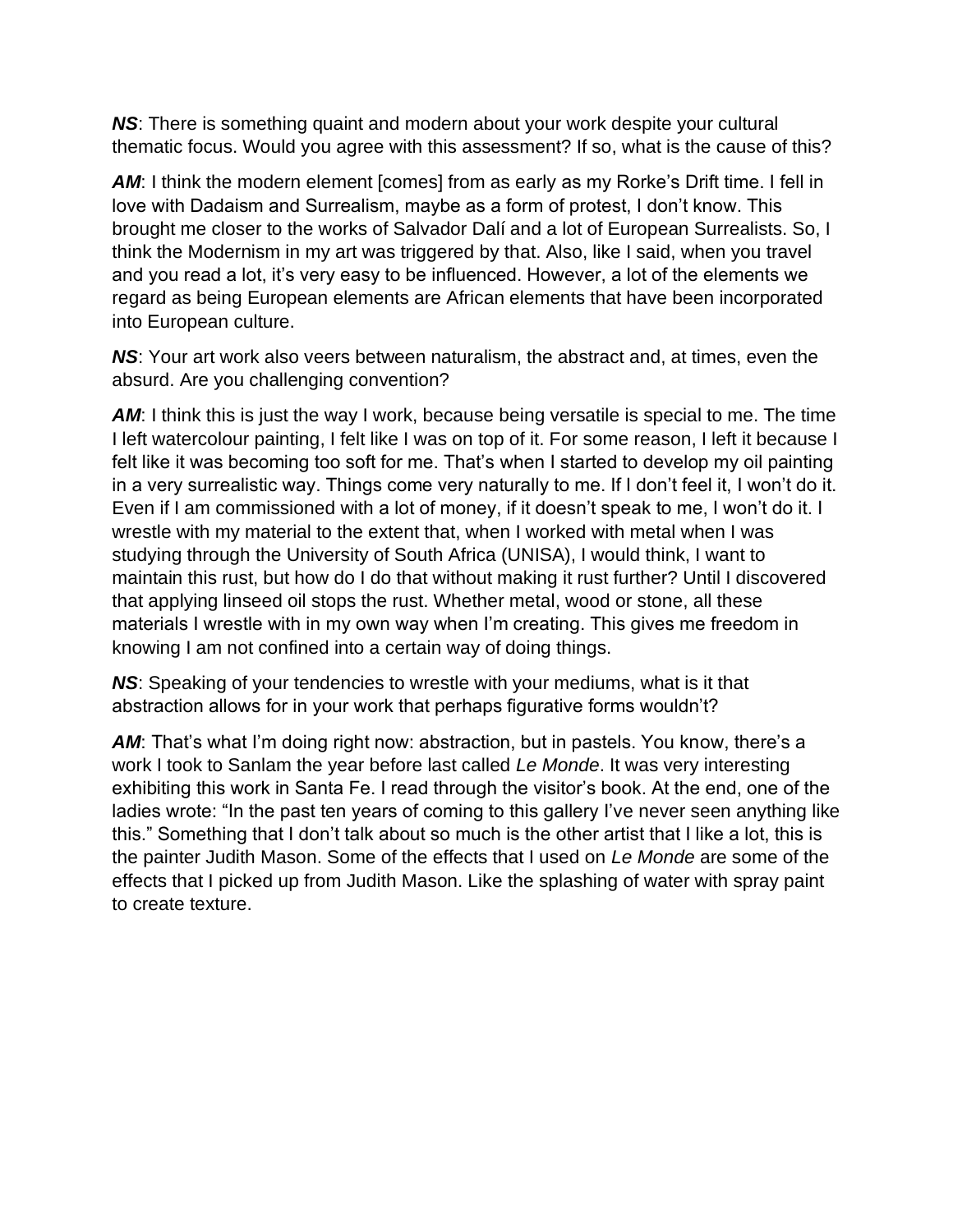

*Le Monde*, 2017. Oil on canvas. Courtesy: Avhashoni Mainganye

*NS*: It's great that you would mention *Le Monde*, because that is one of my favourite works of yours, after seeing you speak about it in a YouTube video. I especially enjoyed how you would incorporate elements of your photography in it with the painted photographs of the eclipse. Of course, we know that the moon has a spiritual significance to the Venda people. Can you speak a bit more on your relationship with myth in your work?

**AM:** Some of these things just come naturally. Again, I remember when I was in Chile, and a local asked me at an installation art show about Syria if this is how white artists in South Africa work. I mentioned Judith, and I said Judith is one South African painter who is white but still has that spirit. I later told her this, and she said, "I wish you had said this to the media." Like I have said, some of these things come naturally. The time when I was painting in France, there were people who would say, "No, this is mysticism." But you know, though my paintings are abstract, you can still pick up some mystic figures, like in my work *Voice of the Master*.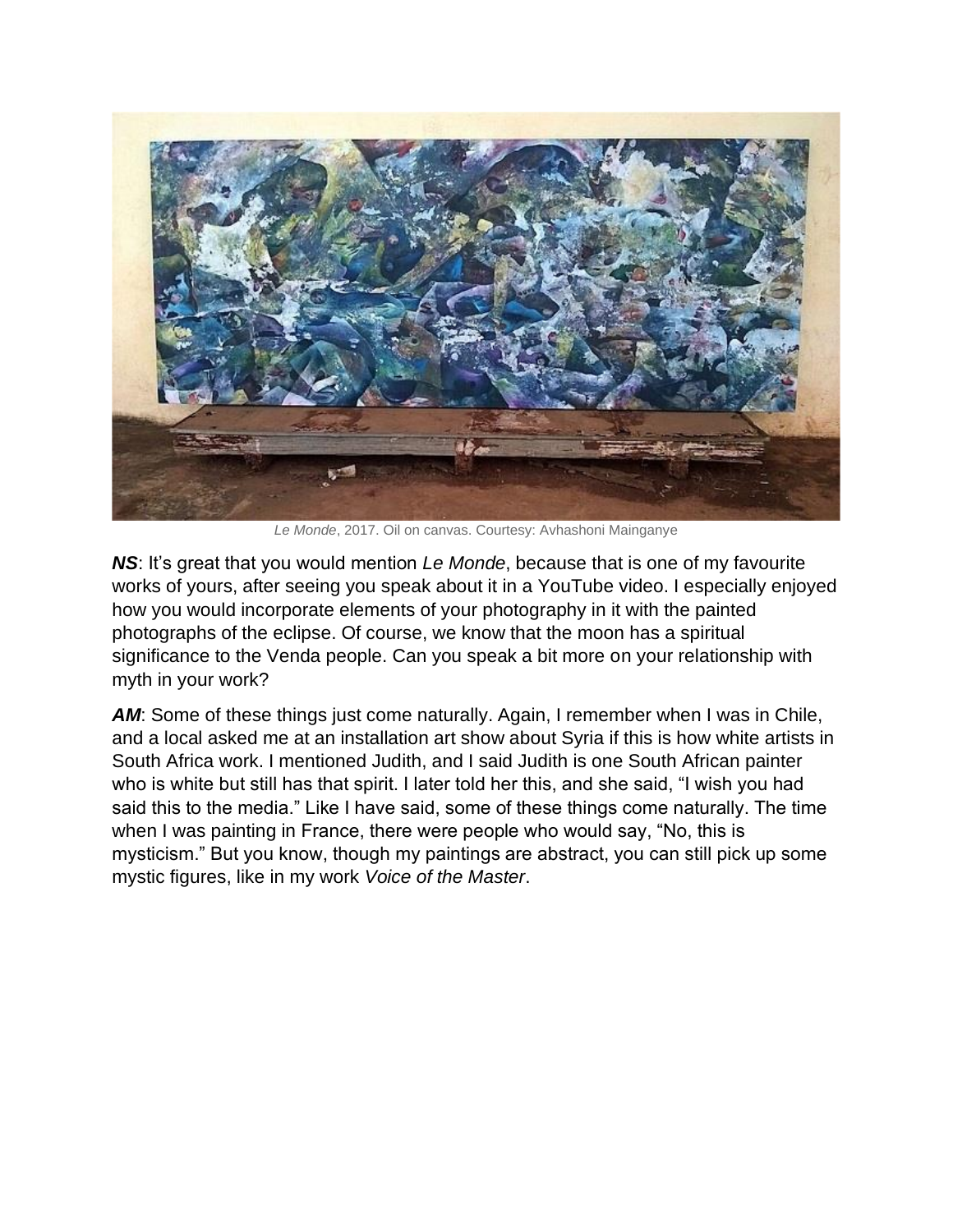

*Voice of the Master*. Oil on canvas. Courtesy: Avhashoni Mainganye

*NS*: How do you relate to your Africanness as an artist, and do you consider yourself an African artist?

**AM:** I think the term is too defining. At the same time, I would like to [call myself an African artist]. But not really. If there is something like typical African art, it's something that we, here down south, don't feel so much. I think the world has dictated that the work that comes from central Africa or western Africa is more 'African' than what we do here. I say this because South Africa is like a cultural melting pot, in the sense that we are exposed to the whole world. In a way, we have lost our individual identity. So, I cannot say that my work is typically African. There will be a few elements thrown in here and there, but it isn't the defining factor.

*NS*: Do art fairs focus increasingly on art and culture production from Africa and the diaspora?

**AM:** I mostly exhibit in places like Santa Fe, where I do see what you would call typical African art. I do know I see a lot of African art in France and in Switzerland also, and some of it is hosted in people's houses. There are people who have big collections of African art in their homes.

*NS*: Have you personally noticed any differences to your reception in the countries you've travelled in when people realise that you are from the continent?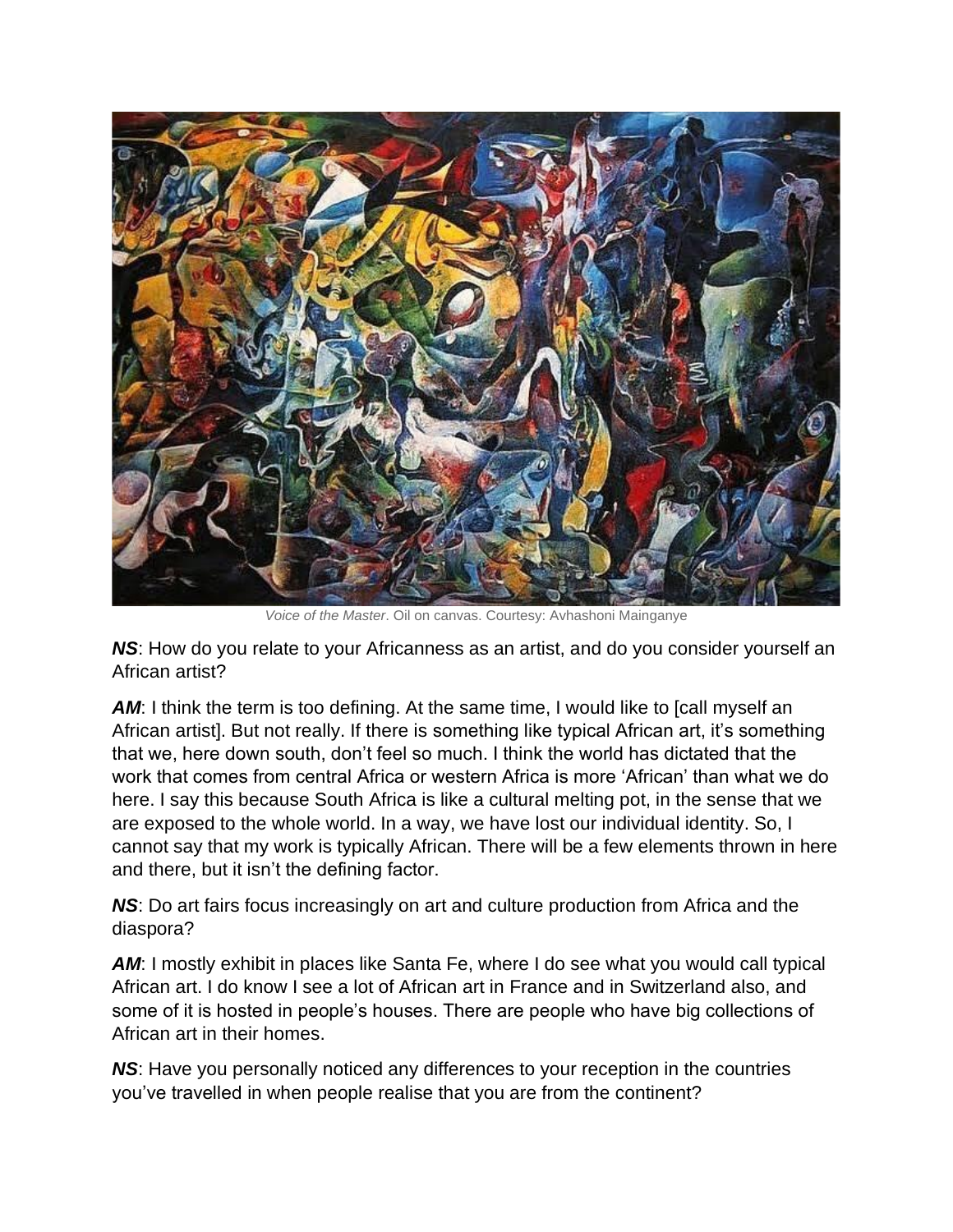**AM:** I think you start to realise how much people respect the Africanness in your art when you travel somewhere else. At home, it's still regarded as craft, but that side, it's regarded as art. This also gives you courage or pride, seeing that people can go to the extent of having such a big collection of work of artists that we as Africans are not aware of. There are families outside who take a lot of pride in having these collections. you know.

*NS*: Something else that has stood out for me in your work is that there seems to be a way that you make the medium you choose to work in favour your particular style. Can you speak on this?

**AM:** Yes, that comes close to what I was saying before about how I push my art. I try to put as much pressure [on my process], not just brushing it or touching the surface, but I try to go deep into it. Right now, stone carving is new to me, so I consulted someone recently who sells granite, just to understand every aspect of the medium, from its formation to its geographical location. That's just what I do to try to understand my media. So then, when I wrestle with it, I deal with it from within. The other media that people are not really aware of that I use is the medium of photography. I used to move around with my camera in Soweto documenting events from 1985–1989. I once showed a few photographs during the Sasol Art Award, and I remember someone saying, "What do you know about photography?" They didn't even know that I started with the traditional black and white photography, not with digital. Not to say that I've covered all the ground, but I have done so much in art.

*NS*: Like you've said, you have been creating art for a long time. Has the shift in technology and modern-day art productivity influenced your artistic process in a positive or negative way so far?

**AM:** Even if we look at this in terms of photography, the only change is that I have switched over to digital from manual film type of photography. I think, because I am still very old fashioned, I am still wrestling with the traditional mediums and ways of doing things. I still do graphics the manual way and still using the printing press manually. Maybe this is just because of my age, because most of the youth now are doing installations, and I get the feeling that they are moving fast with time. I feel that I haven't exhausted much of what I have been doing. I am yet to feel like I have totally arrived. I like the journey more than arriving at the destination.

*NS*: What one thing do you think is needed to improve the arts industry in South Africa?

**AM:** Well, I would say the marketing, because people are producing out there. Maybe I should talk from my own experience. I am not expected to be dealing with the marketing part of things, but whenever I get a platform, you'll hear one of the officials saying, "You guys," meaning 'us.' As artists, you must learn how to market yourselves. What I always say to that is, no, our duty is to produce good quality work. Someone has to take over and give himself or herself a job. Our duty in this business is to put all the effort into making sure the quality of the work is high.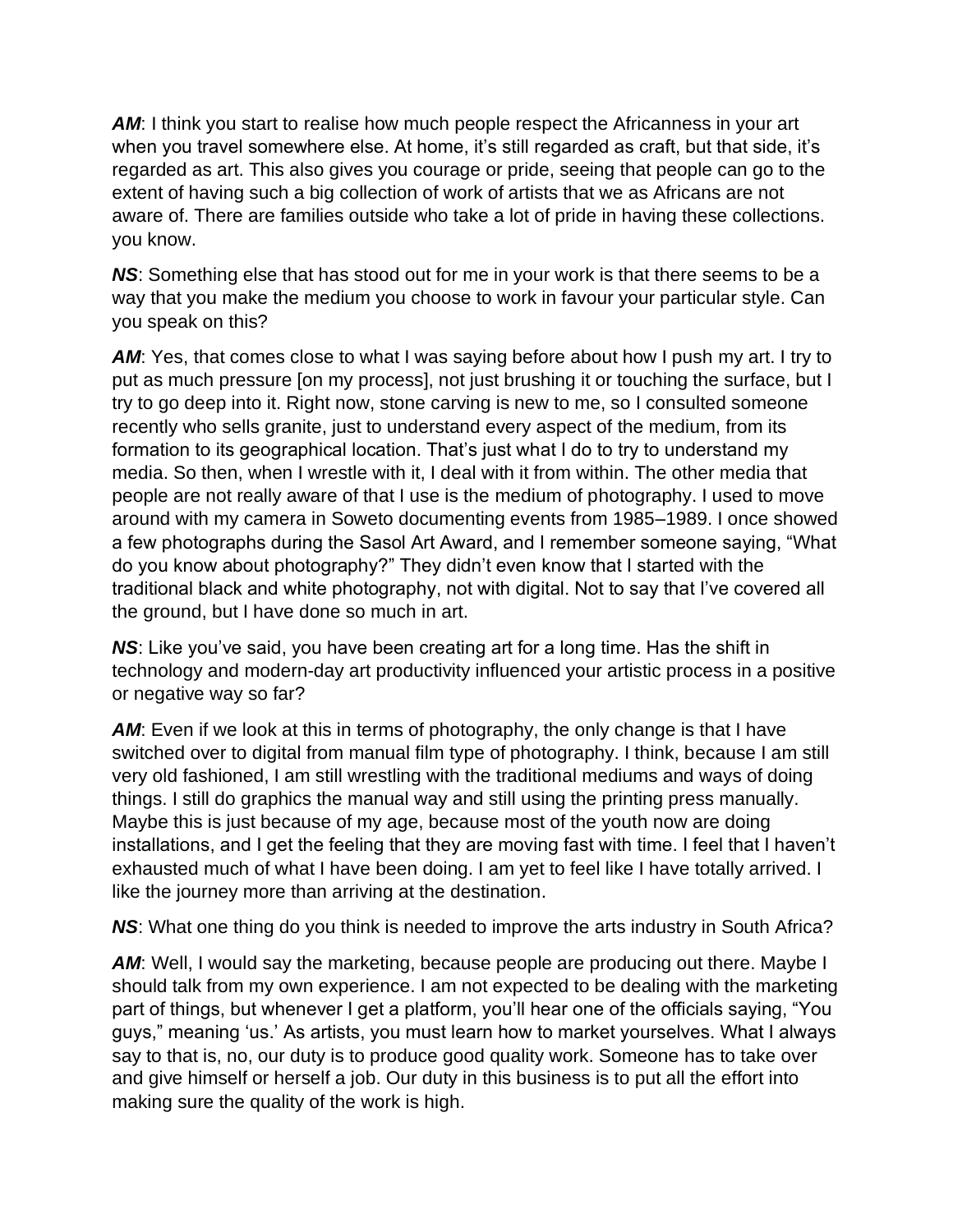*NS*: Speaking about the business side of the arts, what do you feel some of the key issues are going forward for artists from emerging art sectors, particularly for those who have experienced the art market spotlight?

**AM:** I would still say that, even when you are a beginner, make sure that the quality of your work can attract the buyers, especially because the field is very competitive. To attract the Everard Reads or Goodman Gallerys of this world, you have to be of some standard. I don't believe you can afford to be scratching the surface by not dedicating everything to your practice.

**NS:** That is true. At the same time, I've noticed that you have an Instagram account that would suggest that you are at least attempting to play the 'art game' of this era, not so?

**AM:** Yeah, well, my son is the one responsible for that, because he is into graphics and so on. I'm still very old fashioned. Sometimes, it becomes like a job even to go onto Facebook and so on. I do try to make some time for these things late in the afternoon. I use most of my day to help me to produce art instead.

*NS*: Lastly, what projects can we look forward to seeing from you this year, in 2020, and beyond?

**AM:** Something very interesting, especially if you know Mbongeni Buthelezi, the plastic artist. If you have noticed, his plastic works are two-dimensional, right? So, what I've been doing now is something similar. I didn't want to repeat what Mbongeni is doing, because he is the master of plastic painting. So, I've been melting plastics but making sculptures, making three-dimensional works. That's something that is still new. I'm still developing it. I don't yet know where this process will take me, but I'm quite enjoying the newness of this. The public may be able to see these as soon as next year when I have an exhibition.

If there is anything to gain from engaging in conversation with Avhashoni Mainganye it is that his life experience makes it clear that Africanness and similar concepts such as Afrocentricity can never be static. As Mbeki demonstrated in the inauguration of the South African Constitution address in 1996, being African is an ever-evolving construct. This is an ideal reflected in the creativity produced by Avhashoni Mainganye. One does wonder what has taken the world so long to openly admit that yes, we as Africans, in all our complexities, are truly great. Engaging with creative minds such as that of Mainganye is proof of that.

*Nolan Stevens is an arts writer, curator and award-winning visual artist based in Johannesburg, with a focus on Afro-urban subject matter.*

**Notes**